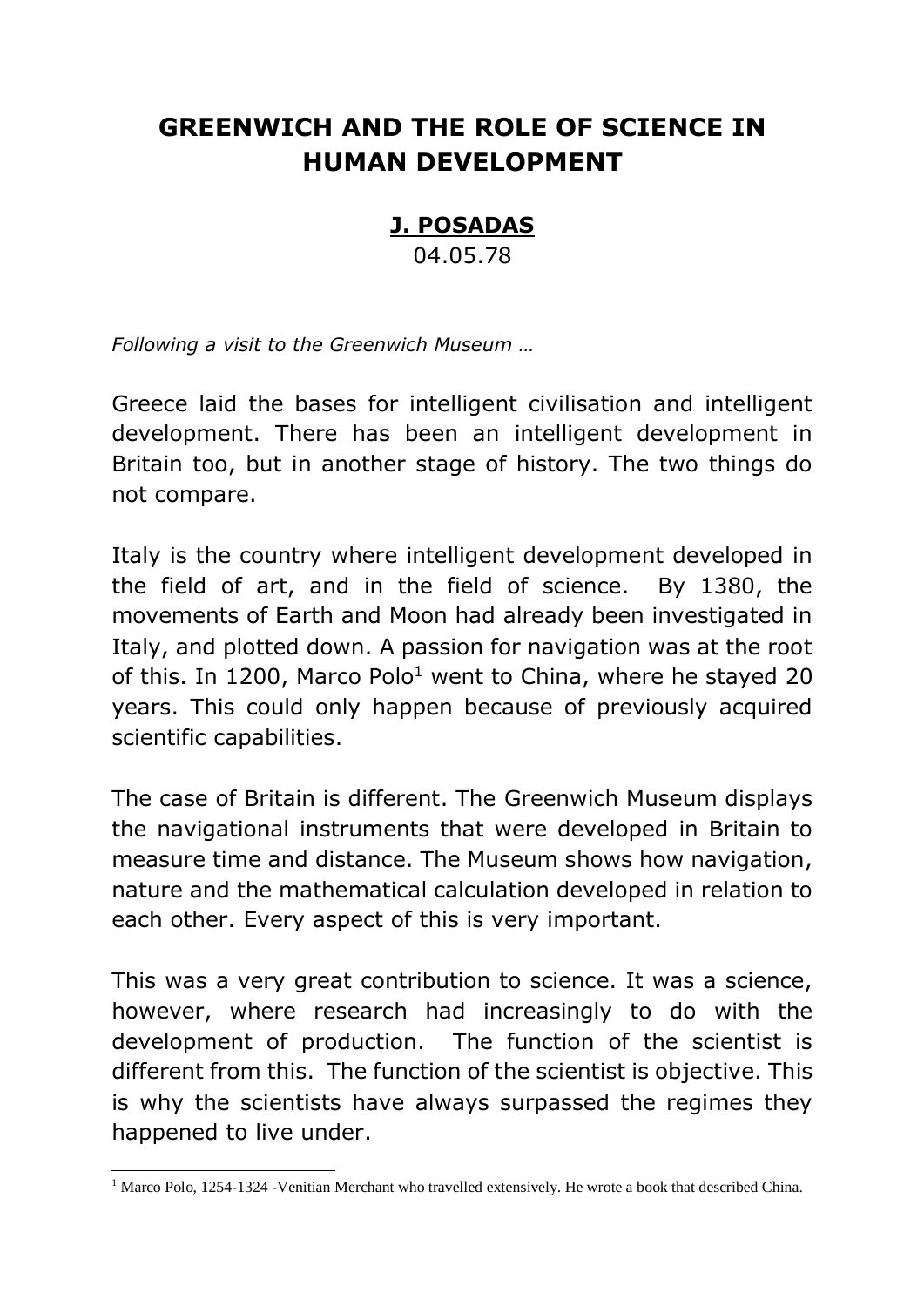The precision that provided a ship with its exact position in the world was an immense progress. And that it could do this through angle calculations was an even greater one. British imperialism is still murdering people in Angola, in the Middle East, in Latin America. What has it used all this knowledge for? To kill. And so it was not knowledge acquired objectively. It was not knowledge acquired for the human being to progress. It was acquired by a class, to serve its interests, its class interests.

Nothing in the Museum refers to this of course, but it is not true that all these discoveries, regrouping and integrations of discoveries were the best that could be achieved. Not so! Private property pared them down for its own use, preventing them from being used objectively.

Science is objective, but not when it is used for class interests. There is such a thing as bourgeois science! Science is objective, agreed, but not when used by a class for itself. Observe how even science dedicated to astronomy was sought out for military ends. The same goes for the science of maritime navigation, which is a branch of astronomy - and a branch of the military.

At Greenwich, the visiting public are invited to feel the pride of marine science and of military science. This is not what science does. The most important thing about science is how it puts itself objectively at the service of the progress of humanity.

Observe that the capitalist regime has allowed one major aspect of progress to be made. It is under capitalism that society broke the chain of its submission to nature and ignorance. Capitalism achieved this! But at the same time, it created misery, hunger, wars and epidemics. You will hear nothing of this in the Greenwich museum.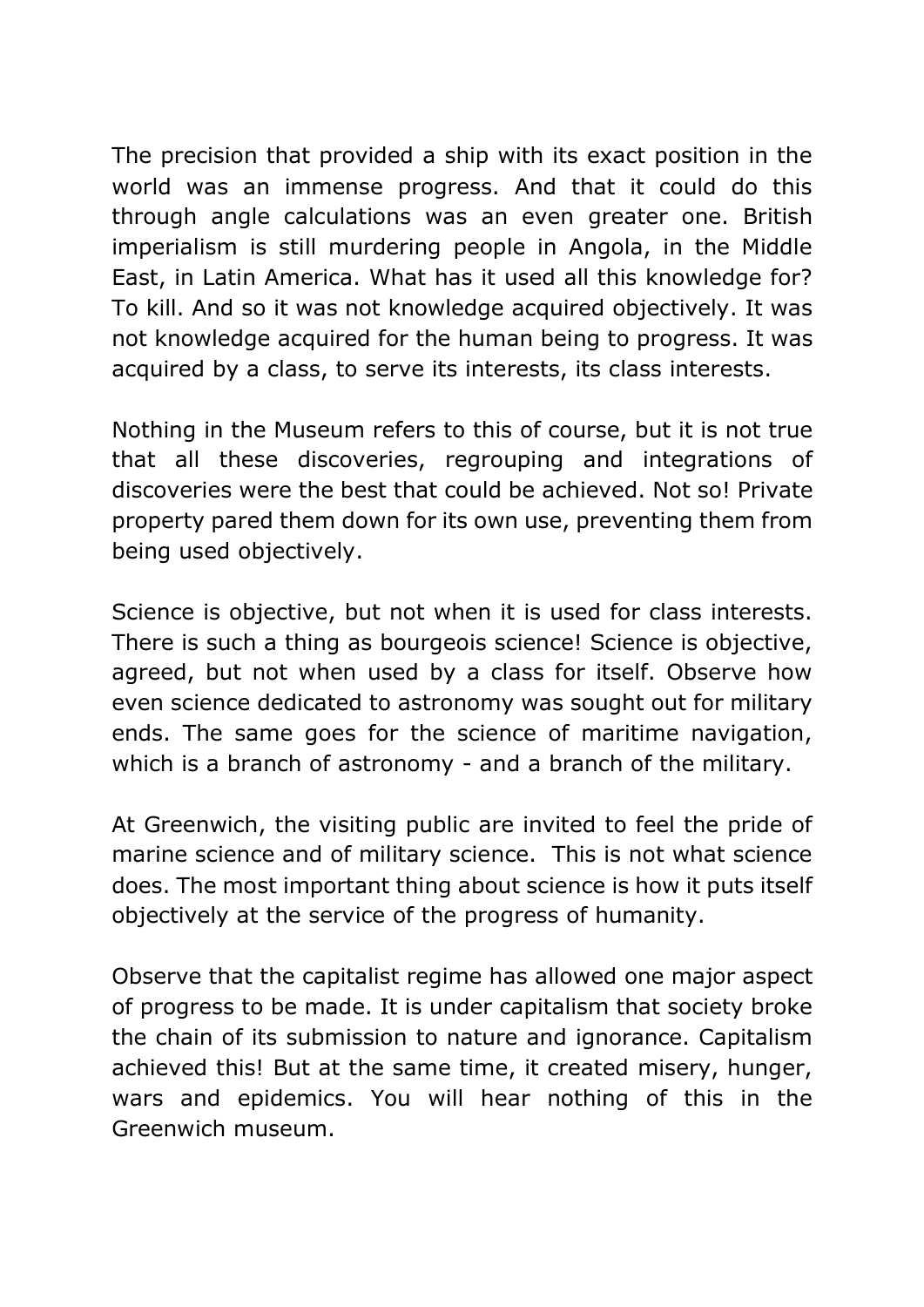We have a feeling of objective respect for all the scientists. They are not in question here. What we criticise is the function of science in society, because in capitalism, science is not used for the purpose of creating a symbiosis between the human being, nature and the cosmos.

The Greenwich museum shows the human capacity to use instruments, to plot positions, to relate to stars. For an objective researcher, there is enough inspiration in this to start studying the stars themselves, measure the function of energy and similar things. Stars a million times bigger than the Sun are constantly being born. Of itself alone, this fact links the Earth, the human being and the cosmos.

The Workers States show that human liberation is possible. And that humanity is bound for the Cosmos. This is the objective science of today. It is true that humanity had to apply science to development, to society and to the economy. The knowledge of navigation has been a fundamental part of this. Now the greatest feat of knowledge is to understand the function of the Soviet Union.

The Greenwich museum shows how the human being lost its fear, became confident and stopped depending on nature, space, the Moon and the Sun. It is all very important, but it also shows that all the roots of egotism, appropriation and war will continue unless we make the Workers State. This is why capitalist society must be eliminated.

Through Museums, capitalism likes to extol the inventions that were made under its regime. It makes them exalt the sense of national pride to perpetuate its dominion.

J POSADAS 04.05.78